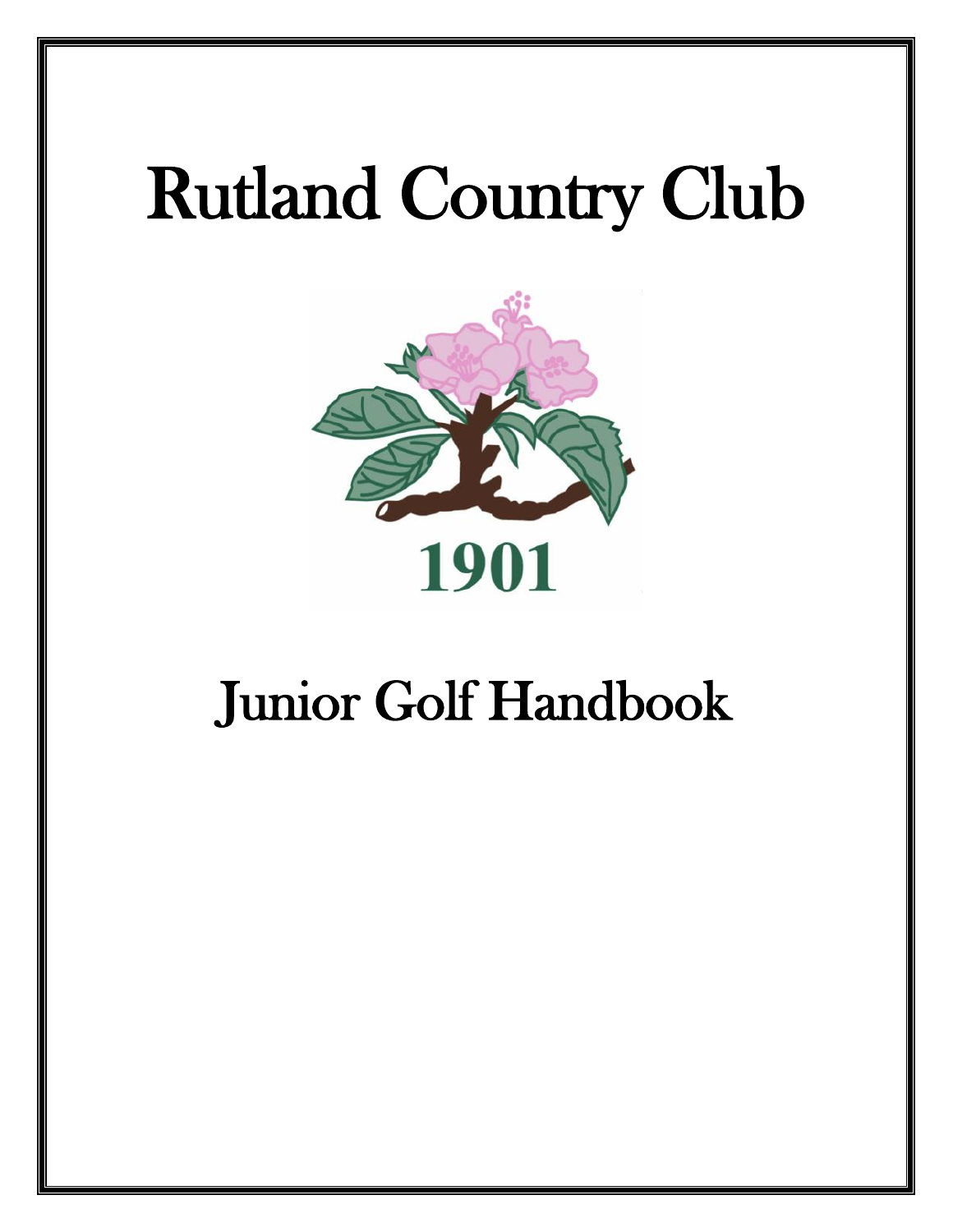

# WELCOME TO THE RUTLAND COUNTRY CLUB JUNIOR GOLF PROGRAM!

The Professional Golf Staff continues to develop an organized curriculum that encourages athletic development and fun. We are excited to promote a unique classification system that helps group junior golfers according to skill level and age. The goal of the Rutland Country Club Junior Golf Program is to create a fun and, at times, competitive atmosphere while giving the children an opportunity to enhance their skills on and off the golf course. Topics covered will include golf course etiquette, rules of golf, fundaments of the golf swing.

The core of our program continues to be our weekly Junior Golf Clinics available to children 7 years of age and older regardless of skill level. However, we encourage each junior golfer to test their skills to be placed in the proper classification group. As always, our knowledgeable Junior Golf Coaches will be conducting clinics as well as private/group lessons for junior golfers of all ages and skill levels.

# JUNIOR PROGRAM CORE VALUES

| Honesty      | Integrity<br>Confidence | Sportsmanship<br>Responsibility |
|--------------|-------------------------|---------------------------------|
| Respect      |                         |                                 |
| Perseverance | Courtesy                | Judgement                       |

Everything you need to know about Junior Golf at Rutland Country Club can be found in the handbook. Please feel free to contact the Professional Golf Staff with any questions.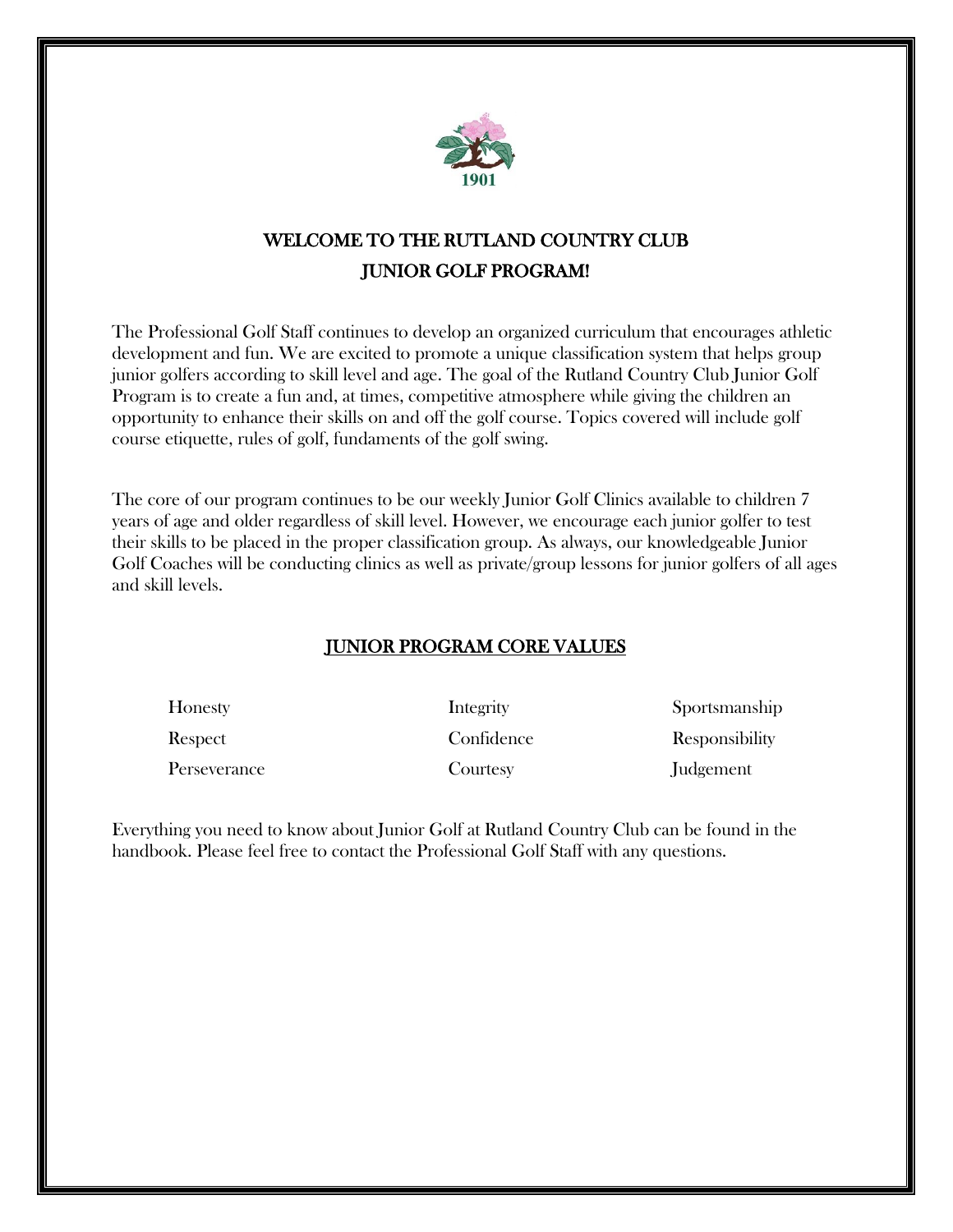#### JUNIOR DRESS CODE

All junior golfers must wear appropriate golf attire as defined by the RCC Dress Code and always employ proper golf etiquette.

- No denim clothing of any style is allowed
- Golf hats and visors must be worn with the brim facing forward, shirts must be tucked in, and shoed tied.
- Tee shirts and collarless shirts are NOT allowed; however long-sleeve mock turtlenecks are allowed. Girl's golf skirts may either be collarless with sleeves or sleeveless with collars. Tank tops are not appropriate attire.
- Appropriate golf shorts shall be no shorter than mid-thigh. Other apparel such as "skorts" must also comply with the mid-thigh length.

Rutland Country Club depends on its members and guests to dress in good taste. The Club reserves the right to require any member or guest to change any attire which does not comply with the dress code.

#### JUNIOR PLAYING TIMES

Junior Members, whether playing alone or with other Junior Members, shall not play before 2:30 p.m. on weekends or holidays, nor between 9:00 a.m. and 2:00 p.m. weekdays. However, a Junior Member may be invited to play with a Senior member at any time, provided it is understood that the Senior Member will be accountable for the conduct of the Junior Member during such round. Junior Members and Intermediate Members may participate in Senior golf tournaments only on a space-available basis, and only at the discretion of the Board of Governors.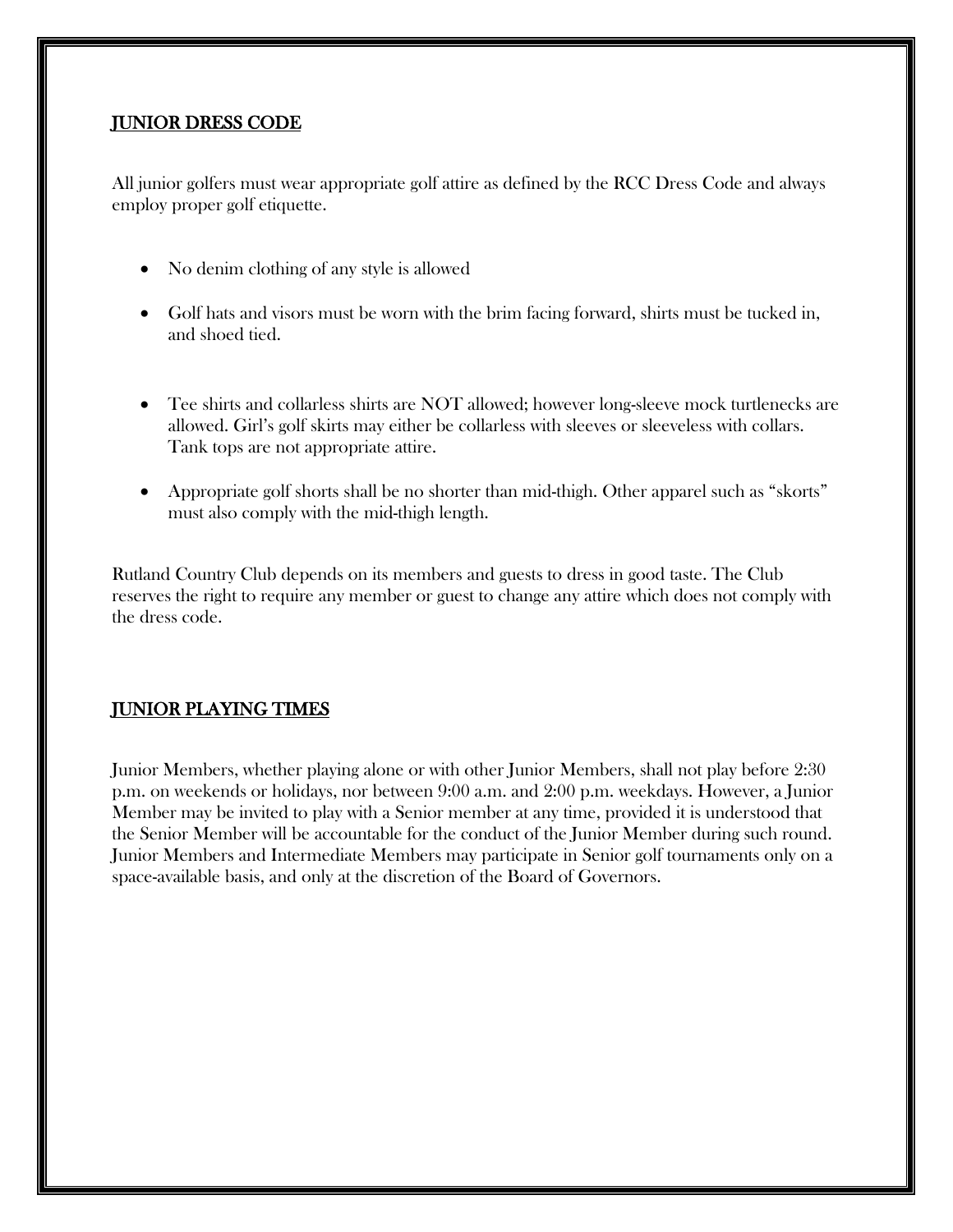#### 2022 JUNIOR GOLF PROGRAMS

#### Junior Clinics Ages 7 & Older

#### \$30 / clinic

Junior Golf Clinics will be held during the month of July on Tuesday & Wednesday mornings from 8:00am-9:30am. These clinics are designed for our beginner to intermediate junior golfers.

Tuesday: July  $5^{\text{th}}$ ,  $12^{\text{th}}$ ,  $19^{\text{th}}$  &  $26^{\text{th}}$ 

Wednesday: July  $6^{\text{th}}$ ,  $13^{\text{th}}$ ,  $20^{\text{th}}$  &  $27^{\text{th}}$ 

# Advanced Junior Camp – (ages 17 & Under)

#### \$30 / clinic

This program is designed for our experienced junior golfers looking to take their game to the next level before competing in tournament golf this summer. The clinics will be led by Jesse Larson with assistance from Justin Del Bianco. First come, first serve sign up with limited availability.

 $\triangleright$  Tuesday's & Wednesday's from 8:00am-9:30am (June 21<sup>st</sup>, 22<sup>nd</sup>, 28<sup>th</sup> & 29<sup>th</sup>)

#### Junior League Teams

Rutland Country Club is proud to announce this year's RCC Jr. League Golf Program. For those not familiar with the program, RCC Jr. League Golf is designed to bring a team atmosphere to the game of golf. With teams of boys and girls, the program provides a structured league environment for young golfers to compete and have fun.

# RCC Jr. Team – (ages 8-13)

#### \$225 per player (Includes on course instruction, team matches, team hat & end of season party)

This program has been designed for players that have achieved a level of competence in all three disciplines (full swing, chipping & putting), understand the rules and etiquette of the game and have some experience on the golf course. The RCC Jr. Team will have weekly practices as well as at least two interclub matches. Please understand that children will be expected to walk and carry their golf bags for up to 2 hours.

- $\triangleright$  Practices on Wednesday's from 3:00pm-4:30pm (July 6<sup>th</sup>, 13<sup>th</sup>, 20<sup>th</sup>, 27<sup>th</sup>)
- ➢ Interclub Matches (TBD)

# RCC Jr. Tour – (ages 17 & under)

This program is designed for players who are looking to play in High School & College. We will have team and individual events throughout the summer (dates tbd) that will be run like a tour event.